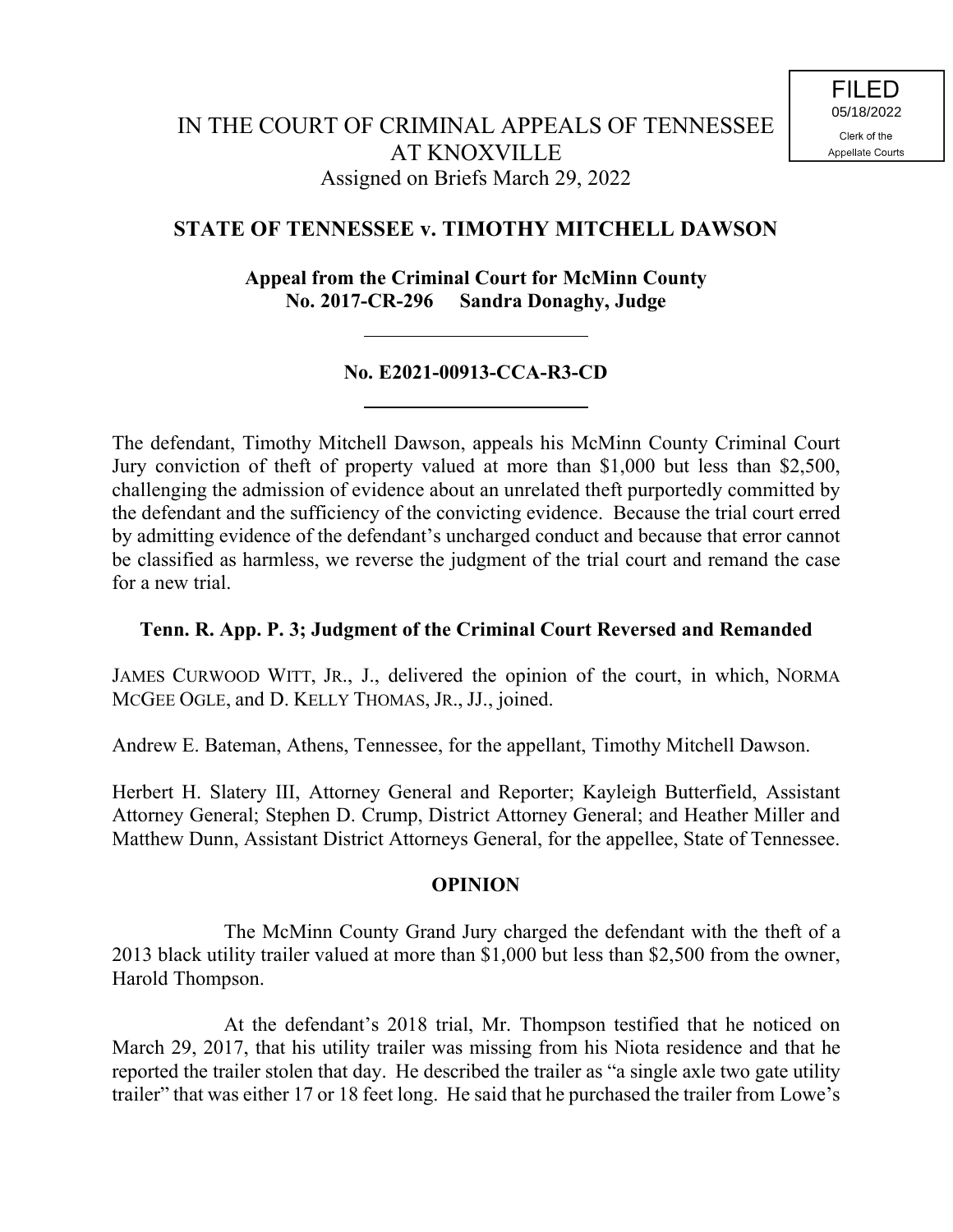Home Improvement several years before it was taken for "roughly around \$1,700." Mr. Thompson estimated the value of the trailer at the time it was taken as more than \$1,000 and said that, had he listed it for sale at that time, he would have set the sales price at \$1,500.

Mr. Thompson said that he kept the trailer behind an outbuilding "chained to a tree." He explained that he wrapped "a log chain" "around the frame of the trailer" and "around the tree" and then secured it with "two locks on the chain plus a lock on the tongue of the hitch of the trailer." He testified that the chain and all the locks were gone and that he had not given anyone permission to take the trailer.

Mr. Thompson testified that he had "motion-activated" surveillance cameras trained "straight on the outbuilding." After he noticed that the trailer was missing, Mr. Thompson checked the cameras and was able to recover images that he then turned over to the McMinn County Sheriff's Office ("MCSO"). The images, which were exhibited to his testimony, showed a man approaching Mr. Thompson's outbuilding on an ATV at 11:25 a.m. on March 29, 2017, connecting the trailer to the ATV, and then using the ATV to pull the trailer from behind the building.

MCSO Officers found what they believed to be Mr. Thompson's trailer sometime later. Mr. Thompson went to the location described by the officers and saw his trailer "in the woods." He confirmed that the trailer was his "by the VIN and of course I looked at it." In that same area, Mr. Thompson observed an ATV that appeared to be the one used to haul his trailer away. He said that he recognized the ATV by the "light bar on the front rack," which "kind of stood out" to him. Law enforcement officers permitted Mr. Thompson to hook the trailer to his personal vehicle and take it home.

During cross-examination, Mr. Thompson agreed that the title to the trailer described it as a six by 12 foot trailer and that he purchased it in 2012.

Seventy-four-year-old Ealion Lance testified that the defendant is his wife's second cousin and that he had known the defendant for the defendant's entire life. He said that his son and the defendant spent a lot of time together when they were young and that, as a result, the defendant was very familiar with Mr. Lance's 12-acre property in Niota. Mr. Lance recalled seeing the defendant on his property "right in the last part" of March 2017. He explained that he saw the defendant go "down through the field . . . to an old camper that had burnt." The camper had belonged to Mr. Lance's daughter, and she told Mr. Lance that the defendant was "cleaning this mess up." Mr. Lance said that the defendant was driving a truck with "a trailer on the back of it" that had an air conditioning unit and "four or five pieces of metal throwed on it." Either "the next day or the next," MCSO officers came and told Mr. Lance that they had "seen this trailer go in at the lower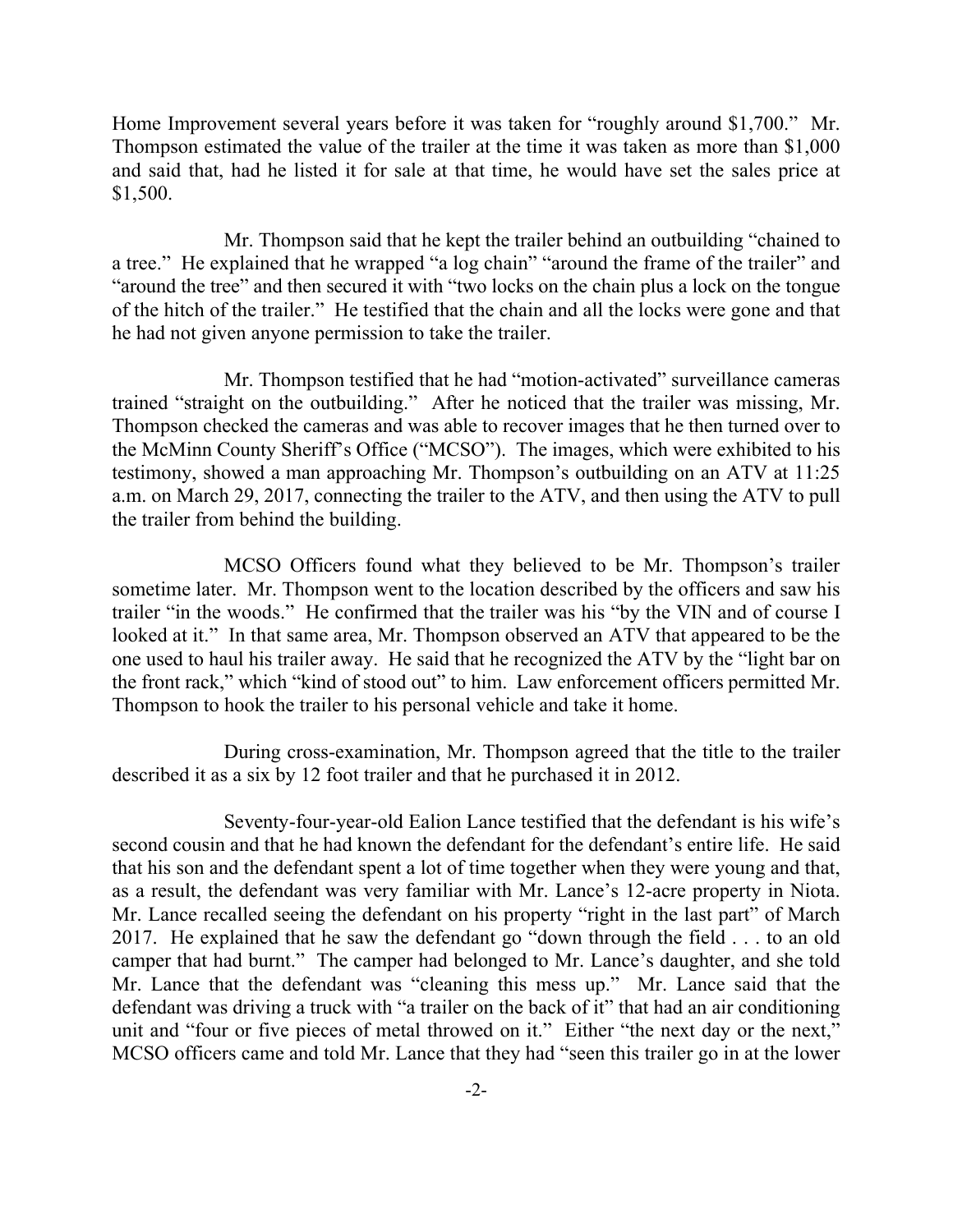end" of Mr. Lance's property and that "they could see it setting down there." Mr. Lance said that he told the officers that he did not know anything about the trailer but that they could "go down there and get it." He gave them instructions on "how to get in and they went around there and got it out." Mr. Lance said that the trailer could not be seen from his residence on the property.

Mr. Lance testified that the day after officers removed the trailer from his property, Detective Tim Carver returned to Mr. Lance's residence to ask about an air conditioning unit the officers had seen on his property. Mr. Lance said that he did not know that the unit was there until Detective Carver told him about it because he did not "ever go down there."

During cross-examination, Mr. Lance acknowledged that many people frequented his property to visit "a swimming hole on the lower end" of the property. He also acknowledged that this was not the first time that stolen items had been recovered from his property. As to the camper, Mr. Lance said that his daughter brought the camper to the property while Mr. Lance was out of town for his job and that the camper burned only a couple of days later. Mr. Lance testified that his insurance company paid him for the loss of the camper. Mr. Lance reiterated that he had seen the defendant with a trailer but said that it was not the same trailer that the police had recovered from Mr. Lance's property. Mr. Lance described the air conditioning unit that was on the defendant's trailer as an "[o]ld square looking unit" and added that he "would have called it junk, from what I seen on the trailer."

MCSO Corporal Kevin Gray traveled to Mr. Lance's residence to investigate the theft of a trailer on April 1, 2017. When he arrived, he spoke to Mr. Lance and observed "a black utility-style trailer a couple hundred yards down in the woods on Mr. Lance's property." Mr. Lance told Corporal Gray how to access the trailer. Corporal Gray "walked straight down to it through the woods" and used the VIN to confirm that the trailer was indeed the one stolen from Mr. Thompson. Someone contacted Mr. Thompson, who arrived a short time later and used his personal vehicle to recover the trailer.

As Corporal Gray went to the area where the trailer was located, he observed "a residential central heat and air unit just laying there in the open." He said that the unit "caught our attention" because "it was a fairly new looking unit," because "part of the ductwork and insulation was still kind of attached to it," and because "it was just laying in the middle of the field." Corporal Gray also saw "an ATV that was kind of pushed back into some denser shrubbery" at "the edge of the wood line." The ATV "was camouflage" and "had like an aftermarket LED-type, off-road-type light and a rack on the front of it. It looked like a gun rack." Mr. Thompson's trailer was located "[s]everal hundred yards past that point" and was "sitting there in the middle of the woods next to the creek." Tire tracks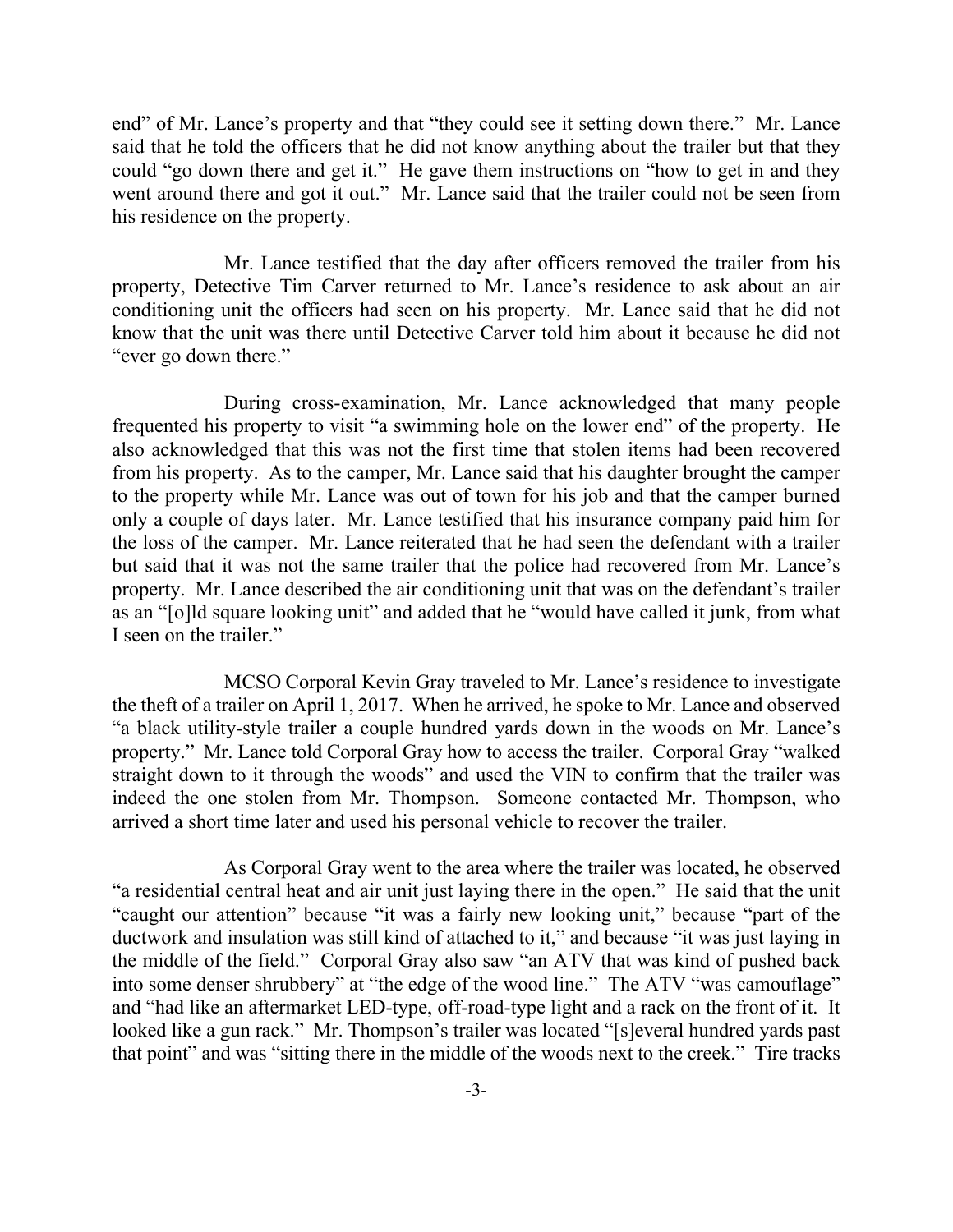in the area indicated that someone had "backed and dropped the trailer and left." Corporal Gray confirmed that the trailer displayed in the still photographs taken by Mr. Thompson's game camera was the same trailer that he had seen on Mr. Lance's property. He also confirmed that accessories on the ATV he observed in the still photographs were "consistent with the four-wheeler we took off Mr. Lance's property."

Later that same day, Corporal Gray learned that an air conditioning unit had been reported stolen from a residence located "less than a mile" from Mr. Lance's residence. Corporal Gray informed Detective Carter about the unit he had seen on Mr. Lance's property earlier in the day. The two officers returned to Mr. Lance's property, and the air conditioning unit was still lying in the field where Corporal Gray had seen it earlier in the day.

During cross-examination, Corporal Gray said that the air conditioning unit that he observed in Mr. Lance's field did not appear as though it had been in the field for a long time and that it was not near Mr. Thompson's trailer but was actually closer to Mr. Lance's house. Corporal Gray said that he ran the VIN for the ATV and that it had not been reported as stolen.

MCSO Detective Tim Carver, who investigated the theft of Mr. Thompson's trailer, testified that he obtained still photographs from Mr. Thompson's game camera within a few days of the reported theft of the trailer. Detective Carver said that he immediately recognized the defendant as the individual depicted in the photographs. Detective Carver obtained a warrant for the defendant's arrest for the theft of Mr. Thompson's trailer.

After he obtained a warrant for the defendant's arrest, Detective Carver took a report for the theft of an air conditioning unit. Later, while searching Mr. Lance's property, Detective Carver observed the stolen air conditioner lying in a field. The owner of the air conditioner responded to Mr. Lance's property and identified the air conditioner as the one stolen.

Detective Carver and Detective Greg Erps interviewed the defendant on April 17, 2017. A video recording of the interview was exhibited to Detective Carver's testimony and played for the jury. In the interview, the defendant admitted that he was the individual depicted in the still photographs taken by Mr. Thompson's game camera. The defendant said that he took the trailer because he believed that it belonged to him.

After a full *Momon* colloquy, the defendant elected not to testify and chose to present no proof.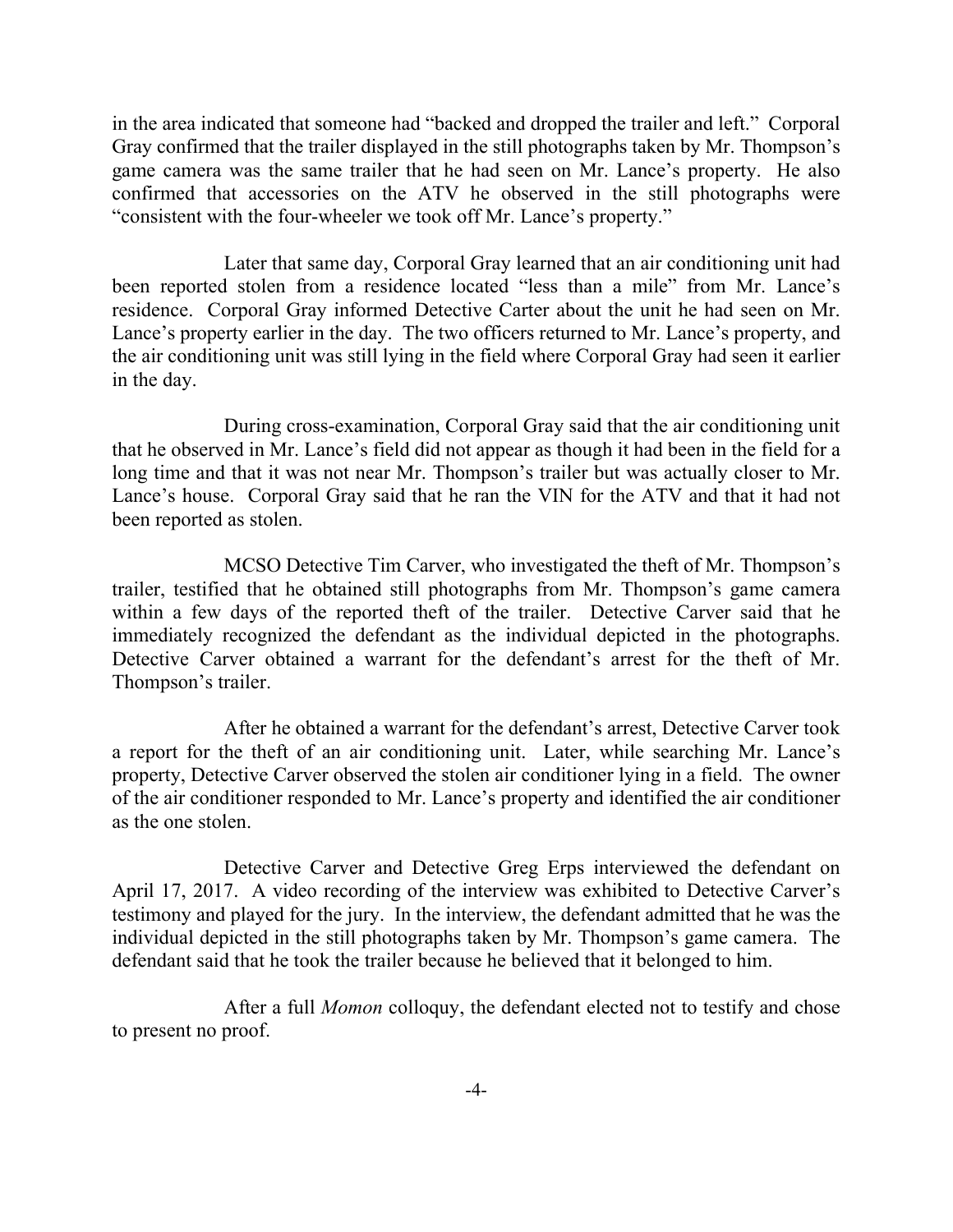Based upon this evidence, the jury convicted the defendant as charged. Following a sentencing hearing, the trial court sentenced the defendant, a Career Offender, to six years' incarceration, to be served consecutively to the sentence imposed in an unrelated case.

The defendant filed a timely but unsuccessful motion for new trial followed by a timely notice of appeal. In this appeal, the defendant challenges the admission of evidence related to the theft of the air conditioner and the sufficiency of the convicting evidence.

#### *I. 404(b)*

Prior to trial, the defendant provided notice pursuant to Tennessee Rule of Criminal Procedure 12 that he intended to rely on the affirmative defense of claim of right. Claim of right is defined in Code section 39-14-107:

> It is an affirmative defense to prosecution under §§ 39-14-103, 39-14-104 and 39-14-106 that the person:

> (1) Acted under an honest claim of right to the property or service involved;

> (2) Acted in the honest belief that the person had the right to obtain or exercise control over the property or service as the person did; or

> (3) Obtained or exercised control over property or service honestly believing that the owner, if present, would have consented.

T.C.A. § 39-14-107. In response to the defendant's notice, the State moved the trial court to conduct a hearing prior to trial to determine the admissibility of "evidence of another crime, to wit: the theft of a HVAC unit." In its motion, the State asserted that the defendant had been charged in a separate case with the theft of a heating and air conditioning unit that "was first observed at the residence of Ealion Lance by a bondsman on a date prior to April 1, 2017" and by MCSO deputies who went to Mr. Lance's residence to recover Mr. Thompson's trailer. The State argued that "the proximity of time and the location where the stolen items were found in relation to [the defendant] require that evidence of the theft of the HVAC unit be admitted in the above styled case."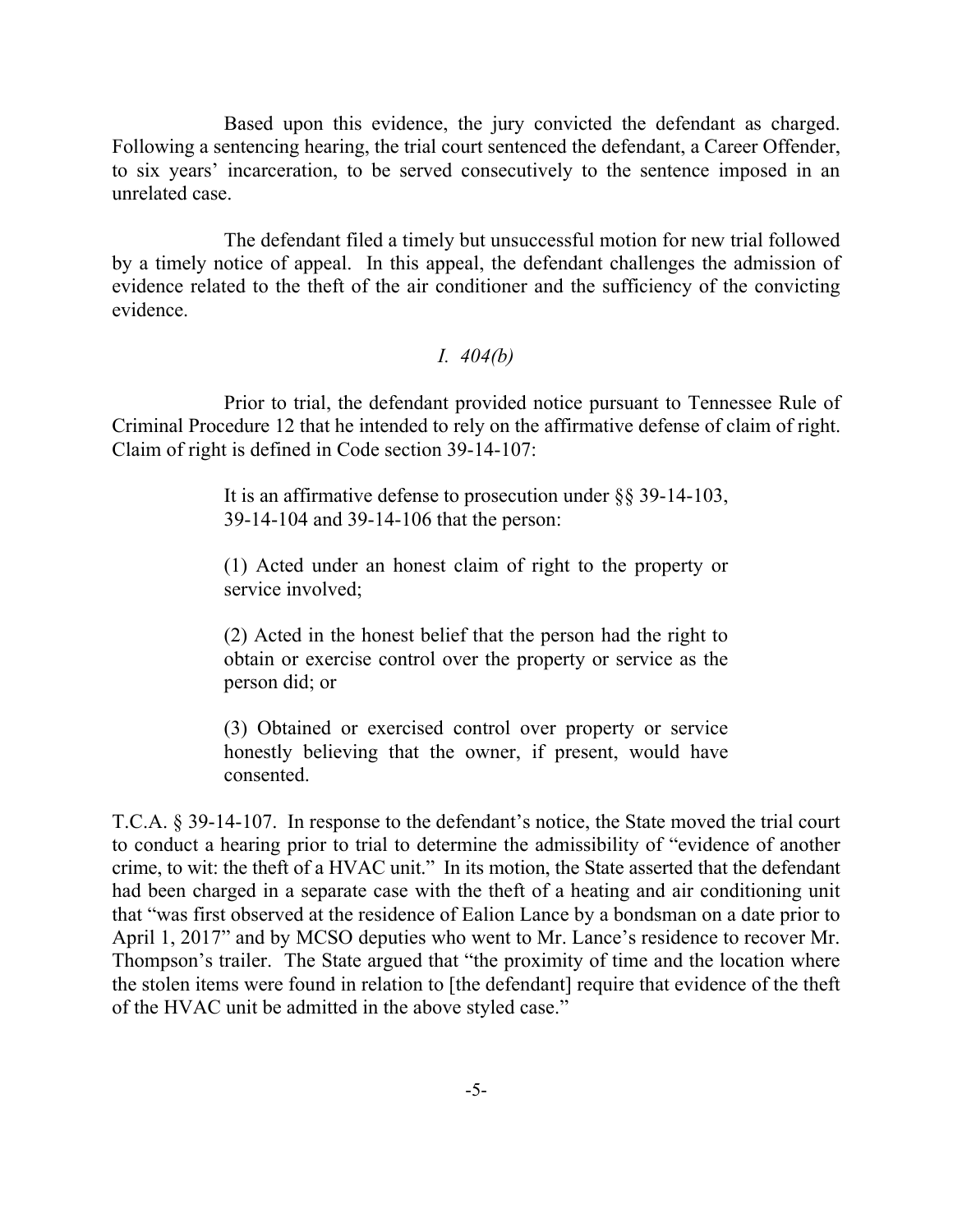On the first day of trial, before the commencement of proof, the trial court held a hearing on the State's motion. Both Corporal Gray and Detective Carver testified, as they did later at trial, that they had observed an air conditioning unit on Mr. Lance's property when they went to recover Mr. Thompson's trailer. Both acknowledged that the air conditioning unit was not located near Mr. Thompson's trailer; Corporal Gray said that "one was on the far left side of the property. One was on the far right." Mr. Lance testified as he did at trial that he had seen the defendant with the air conditioning unit on a trailer that was not the trailer that had been taken from Mr. Thompson. None of the State's witnesses provided any connection between the theft of the air conditioning unit and the theft of Mr. Thompson's trailer aside from the fact that both were discovered on Mr. Lance's property.

The State claimed that evidence of the theft of the air conditioning unit was admissible to rebut the defense of claim of right. The State also argued that "these are incredibly relevant to each other in both these cases because they portray the full facts." The State also argued that evidence that the defendant was seen with the stolen air conditioning unit "places the defendant in that location." The defendant argued that the State had misunderstood his position with regard to Mr. Thompson's trailer. The defendant noted that he had conceded that he took the trailer and that he intended to argue that he lacked the intent to deprive the owner of the property because "when he took it he had an honest and reasonable belief that that property belonged to him." In contrast, the defendant "has consistently denied taking the air conditioning unit." The defendant argued that evidence of the theft of the air conditioning unit was not admissible for any purpose under Rule 404(b) because "these cases are nowhere near as connected as the State has claimed" and that, in addition, the evidence was more prejudicial than probative and would confuse the jury "substantially."

The trial court found that the theft of the air conditioner was "relevant to the issues of this trailer case" because "Mr. Lance didn't have any explanation for that other than to attribute it to [the defendant] and he saw it [on the defendant's] trailer when [the defendant] was there." The court also found that there was "clear and convincing evidence of these two trailers, the air conditioning all on Mr. Lance's property." The court found that the admission of evidence of the theft of the air conditioning unit would be admissible on the issue of "lack of absence or a mistake and the intent of the defendant" and that it was "necessary for the jury to hear that whole story to sort it out." Finally, the court concluded that the probative value of the evidence was not outweighed by the danger of unfair prejudice."<sup>1</sup>

l

<sup>1</sup> At the same proceeding, the trial court inexplicably concluded that "evidence of the stolen trailer should be excluded" in the trial of the stolen air conditioning unit "as its probative value is outweighed by the danger of unfair prejudice."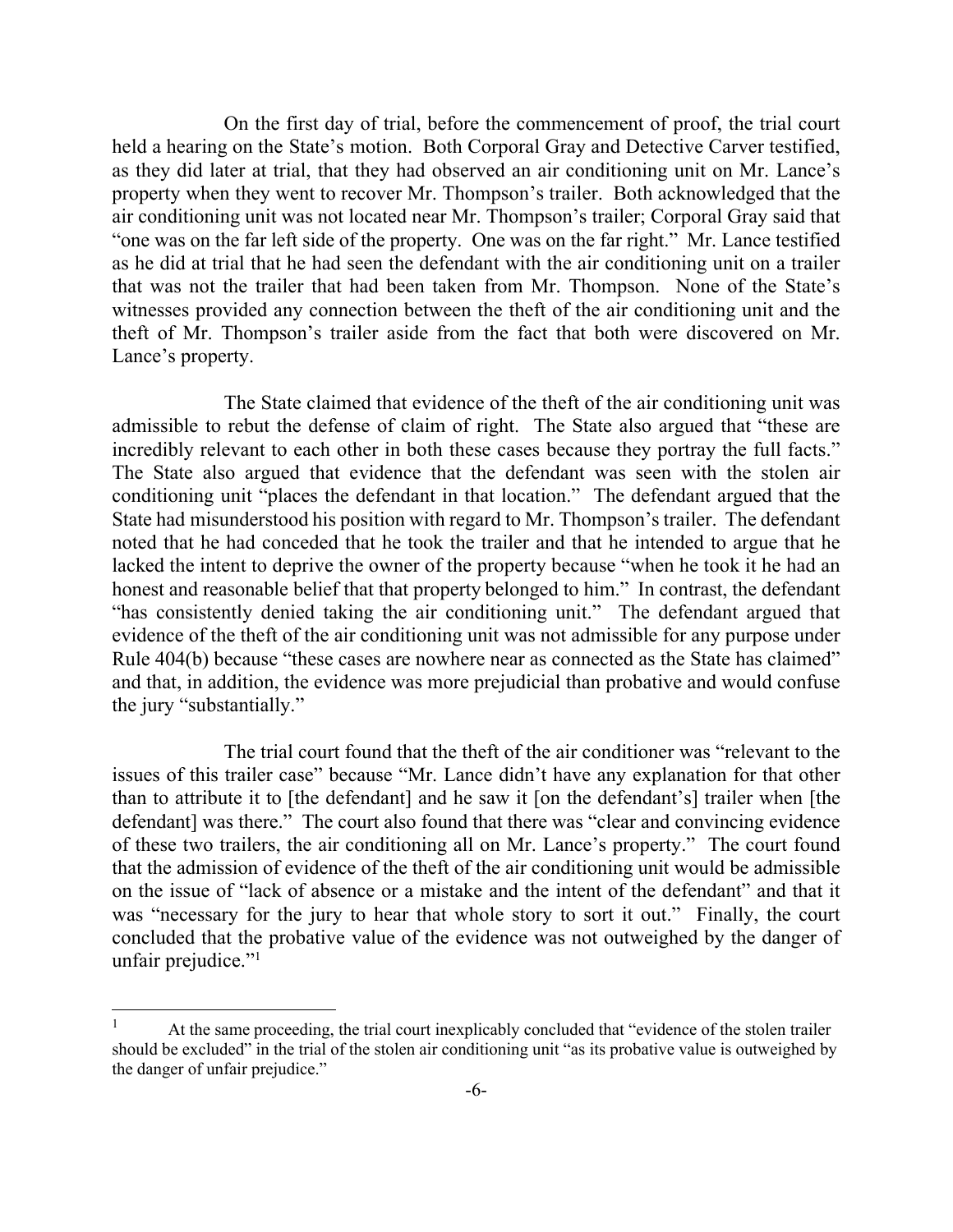During Corporal Gray's testimony about the air conditioning unit, the trial court instructed the jury:

> [Y]ou've just heard evidence about some uncharged conduct. There was information about a stolen air conditioner. The law requires that you not consider this evidence to prove that the man on trial has a disposition or a propensity or a trait to commit that sort of crime. This evidence can only be considered by you for the limited purpose of determining whether it provides evidence of intent to complete the story of the crime, or lack of accident or mistake. So it's not offered to show that [the defendant] did or did not do something. It's only to help you evaluate his intent, lack of accident or mistake or to complete the story of the crime.

The court provided essentially this same instruction twice more during the trial as further evidence about the theft of the air conditioner was presented by the State.

In this appeal, the defendant asserts that the trial court erred by admitting evidence of the stolen air conditioner at the trial for the theft of Mr. Thompson's trailer. The State contends that the trial court did not err.

Questions concerning evidentiary relevance rest within the sound discretion of the trial court, and this court will not interfere with the exercise of this discretion in the absence of a clear abuse appearing on the face of the record. *See State v. DuBose*, 953 S.W.2d 649, 652 (Tenn. 1997); *State v. Van Tran*, 864 S.W.2d 465, 477 (Tenn. 1993); *State v. Harris*, 839 S.W.2d 54, 73 (Tenn. 1992). An abuse of discretion occurs when the trial court applies an incorrect legal standard or reaches a conclusion that is "illogical or unreasonable and causes an injustice to the party complaining." *State v. Ruiz*, 204 S.W.3d 772, 778 (Tenn. 2006) (citing *Howell v. State*, 185 S.W.3d 319, 337 (Tenn. 2006)).

Relevant evidence is "evidence having any tendency to make the existence of any fact that is of consequence to the determination of the action more probable or less probable than it would be without the evidence." Tenn. R. Evid. 401. "Evidence which is not relevant is not admissible," Tenn. R. Evid. 402, and even if evidence is deemed relevant, it may be still be excluded "if its probative value is substantially outweighed by the danger of unfair prejudice, confusion of the issues, or misleading the jury, or by considerations of undue delay, waste of time, or needless presentation of cumulative evidence," Tenn. R. Evid. 403.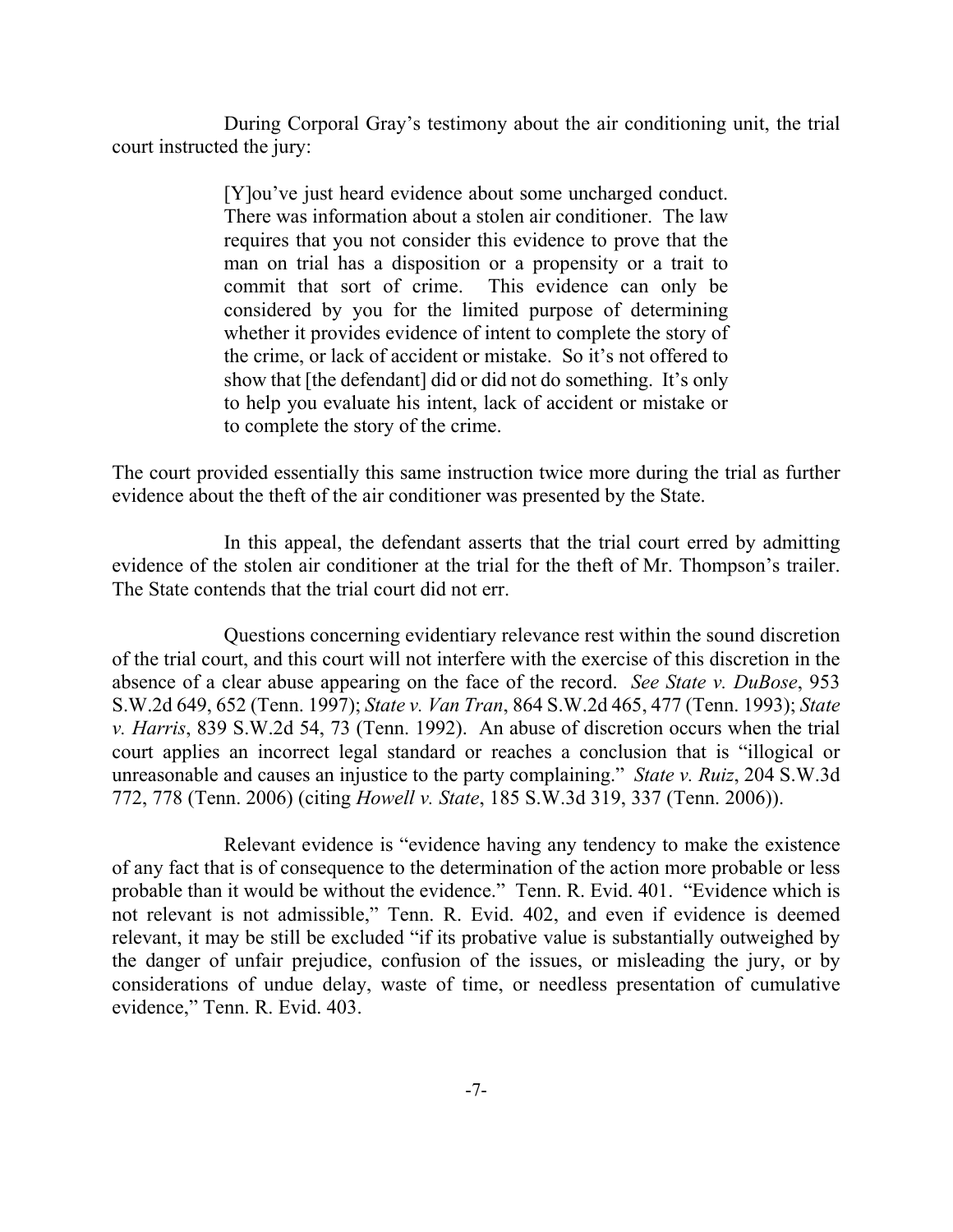Generally speaking, "[e]vidence of a person's character or trait of character is not admissible for the purpose of proving action in conformity therewith on a particular occasion." Tenn. R. Evid. 404(a). This rule is subject to certain exceptions, however, including "evidence of a pertinent trait of character offered by an accused or by the prosecution to rebut the same." Tenn. R. Evid. 404(a)(1). In addition, "[e]vidence of other crimes, wrongs, or acts" may be admissible for "other purposes," such as proving identity, criminal intent, or rebuttal of accident or mistake. Tenn. R. Evid. 404(b); *State v. Thacker*, 164 S.W.3d 208, 239-40 (Tenn. 2005). To admit such evidence, the rule specifies four prerequisites:

> (1) The court upon request must hold a hearing outside the jury's presence;

> (2) The court must determine that a material issue exists other than conduct conforming with a character trait and must upon request state on the record the material issue, the ruling, and the reasons for admitting the evidence;

> (3) The court must find proof of the other crime, wrong, or act to be clear and convincing; and

> (4) The court must exclude the evidence if its probative value is outweighed by the danger of unfair prejudice.

Tenn. R. Evid. 404(b). When the trial court substantially complies with the requirements of Rule 404(b), we review that court's ruling for an abuse of discretion. *See Thacker*, 164 S.W.3d at 240. "[I]n view of the strict procedural requirements of Rule 404(b)," however, "the decision of the trial court should be afforded no deference unless there has been substantial compliance with the procedural requirements of the Rule." *State v. DuBose*, 953 S.W.2d 649, 652 (Tenn. 1997).

Although the trial court utilized the framework required by Rule 404(b), the court did not actually find by clear and convincing evidence that the defendant had committed the theft of the air conditioning unit as required under the rule. Instead, the court found by clear and convincing evidence that both the air conditioning unit and Mr. Thompson's trailer were found on Mr. Lance's property. Additionally, instead of relying on the permissible uses of other act evidence, the trial court based its ruling, at least in part, on the need to "tell the whole story" of the offense, which has never been an avenue for the admission of evidence under Rule 404(b). The rules of evidence routinely result in the exclusion of evidence that is part of "the story" of the offense.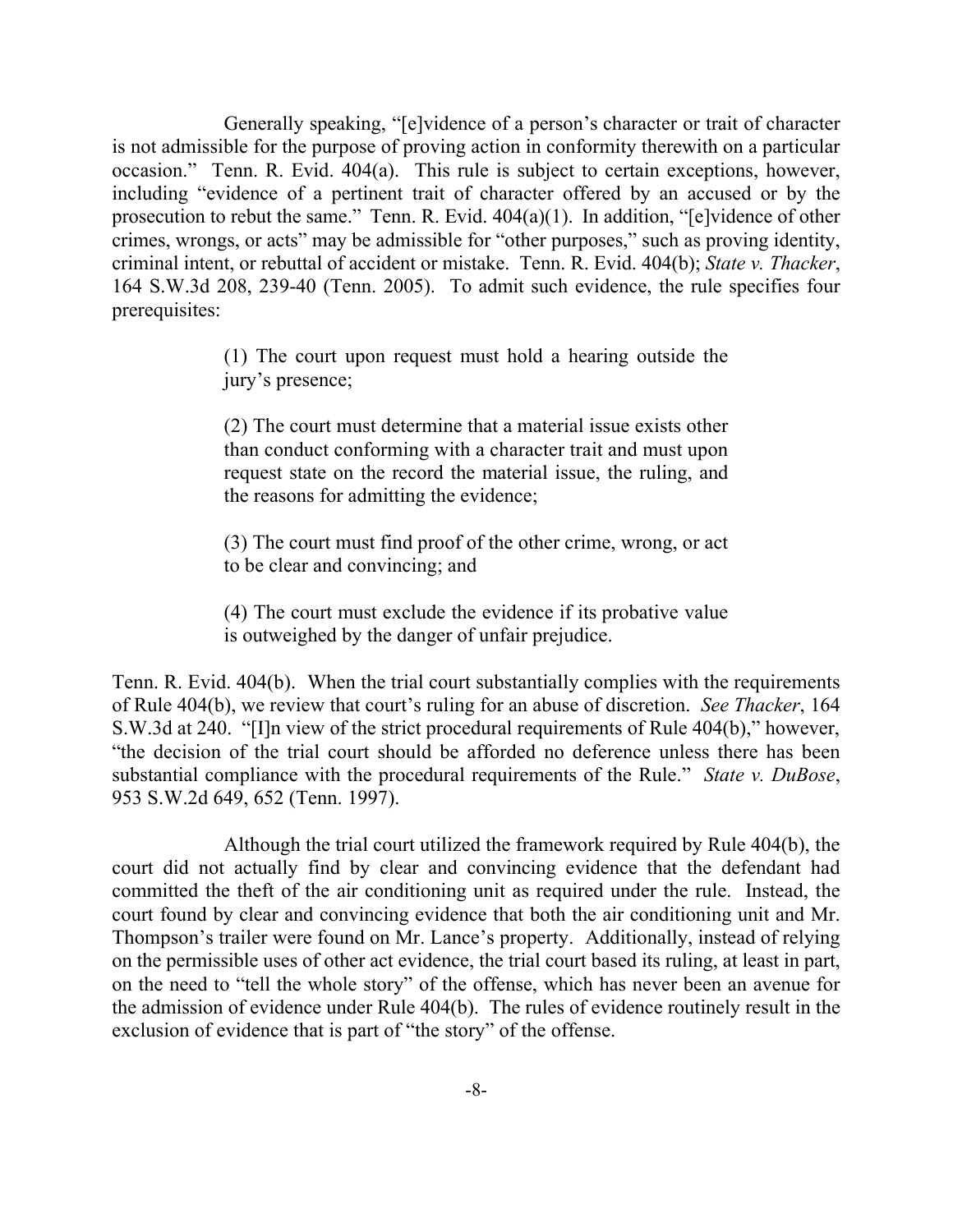Because the trial court failed to substantially comply with the mandates of Rule 404(b), our review is de novo. In our view, the trial court erred by permitting the State to admit evidence about the stolen air conditioner. The trial court made its ruling prior to trial, at a time when it was not fully clear what the State's proof would be or what defense the defendant might advance. At that point, the court did not have enough information to determine the question of the air conditioner's relevance to any issue other than the defendant's propensity to steal. At the hearing, the evidence clearly established that the only connection between the stolen trailer and the stolen air conditioning unit were that both were found on Mr. Lance's property and allegedly taken by the defendant.

As the State's evidence came in at trial, it became clear that, indeed, the only connection between the stolen air conditioner and the defendant was Mr. Lance's testimony that he had seen the defendant with an air conditioning unit on a trailer on Mr. Lance's property on a day before officers found Mr. Thompson's trailer. The unit was not on Mr. Thompson's trailer but, instead, on a different trailer that the defendant was pulling with a truck and not, as in the case of Mr. Thompson's trailer, an ATV. Moreover, the air conditioning unit was not found near Mr. Thompson's stolen trailer. Under these circumstances, we cannot see how the theft of the air conditioning unit was relevant to any issue at trial, let alone an issue other than the defendant's propensity for theft. Additionally, the State actually presented more evidence about the theft of the air conditioning unit than it did the theft of Mr. Thompson's trailer. Essentially, the defendant was forced to defend himself not only against the charge of the theft of the trailer but also the uncharged theft of the air conditioning unit. As a result, questions about the air conditioning unit comprised the bulk of the questioning of the witnesses for both the State and the defense. Moreover, evidence about the stolen air conditioning unit necessarily included evidence that the defendant was seen in possession of a different trailer than that stolen from Mr. Thompson. In consequence, this evidence not only should have been excluded pursuant to Rule 404(b) but also pursuant to Rule 403 because its admission created "the danger of unfair prejudice," confused the issues, had the potential to mislead the jury, and certainly wasted the court's time. *See* Tenn. R. Evid. 403.

Because the State presented so much evidence about the theft of the air conditioning unit, we cannot say the admission of the evidence was harmless. The trial court did instruct the jury that "[t]his case is not about the theft of an air conditioner," but the sheer bulk of evidence presented about the theft of the air conditioner belied this assertion. The trial court should not have admitted evidence about the theft of the air conditioner and certainly should not have allowed the State to present so much evidence related to the theft of the air conditioner. The defendant is entitled to a new trial.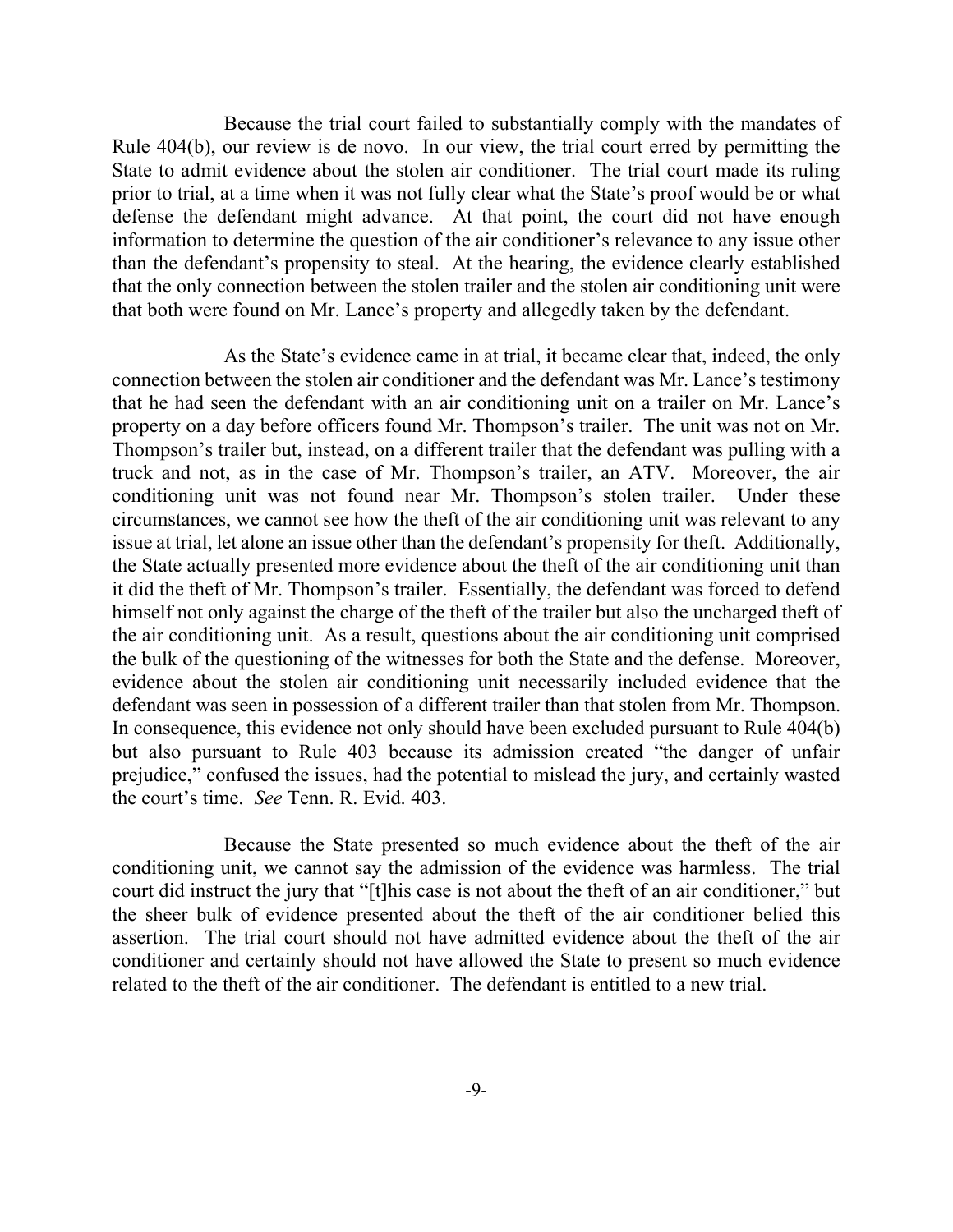#### *II. Sufficiency*

The defendant challenges the denial of his motion for judgment of acquittal and the sufficiency of the convicting evidence, arguing that the State failed to establish that the value of the trailer was more than \$1,000. The State asserts that the evidence was sufficient.

A trial judge may "direct a judgment of acquittal when the evidence is insufficient to warrant a conviction either at the time the [S]tate rests or at the conclusion of all the evidence." *State v. James*, 315 S.W.3d 440, 455 (Tenn. 2010) (citations omitted). The standard by which the trial court determines a motion for judgment of acquittal at that time is, in essence, the same standard which applies on appeal in determining the sufficiency of the evidence after a conviction. *State v. Ball*, 973 S.W.2d 288, 292 (Tenn. Crim. App. 1998); *State v. Anderson*, 880 S.W.2d 720, 726 (Tenn. Crim. App. 1994). Because the defendant presented no proof at trial, we combine our analysis of the denial of his motion for judgment of acquittal and the sufficiency of the convicting evidence. *See generally State v. Thompson*, 88 S.W.3d 611, 614-15 (Tenn. Crim. App. 2000).

Sufficient evidence exists to support a conviction if, after considering the evidence—both direct and circumstantial—in the light most favorable to the prosecution, any rational trier of fact could have found the essential elements of the crime beyond a reasonable doubt. Tenn. R. App. P. 13(e); *Jackson v. Virginia*, 443 U.S. 307, 319 (1979); *State v. Dorantes*, 331 S.W.3d 370, 379 (Tenn. 2011). This court will neither re-weigh the evidence nor substitute its inferences for those drawn by the trier of fact. *Dorantes*, 331 S.W.3d at 379. The verdict of the jury resolves any questions concerning the credibility of the witnesses, the weight and value of the evidence, and the factual issues raised by the evidence. *State v. Cabbage*, 571 S.W.2d 832, 835 (Tenn. 1978). Significantly, this court must afford the State the strongest legitimate view of the evidence contained in the record as well as all reasonable and legitimate inferences which may be drawn from the evidence. *Id.*

"A person commits theft of property if, with intent to deprive the owner of property, the person knowingly obtains or exercises control over the property without the owner's effective consent." T.C.A. § 39-14-103(a). Theft is a "Class E felony . . . if the value of the property or services obtained is more than one thousand dollars (\$1,000) but less than two thousand five hundred dollars (\$2,500)." T.C.A. § 39-14-105(a)(2). "Value," as relevant to the theft in this case, is defined as either "[t]he fair market value of the property or service at the time of the offense" or "[i]f the fair market value of the property cannot be ascertained, the cost of replacing the property within a reasonable time after the offense." *Id.* § 39-11-106(36)(A)(i)-(ii). Furthermore, Tennessee Rule of Evidence 701(b)